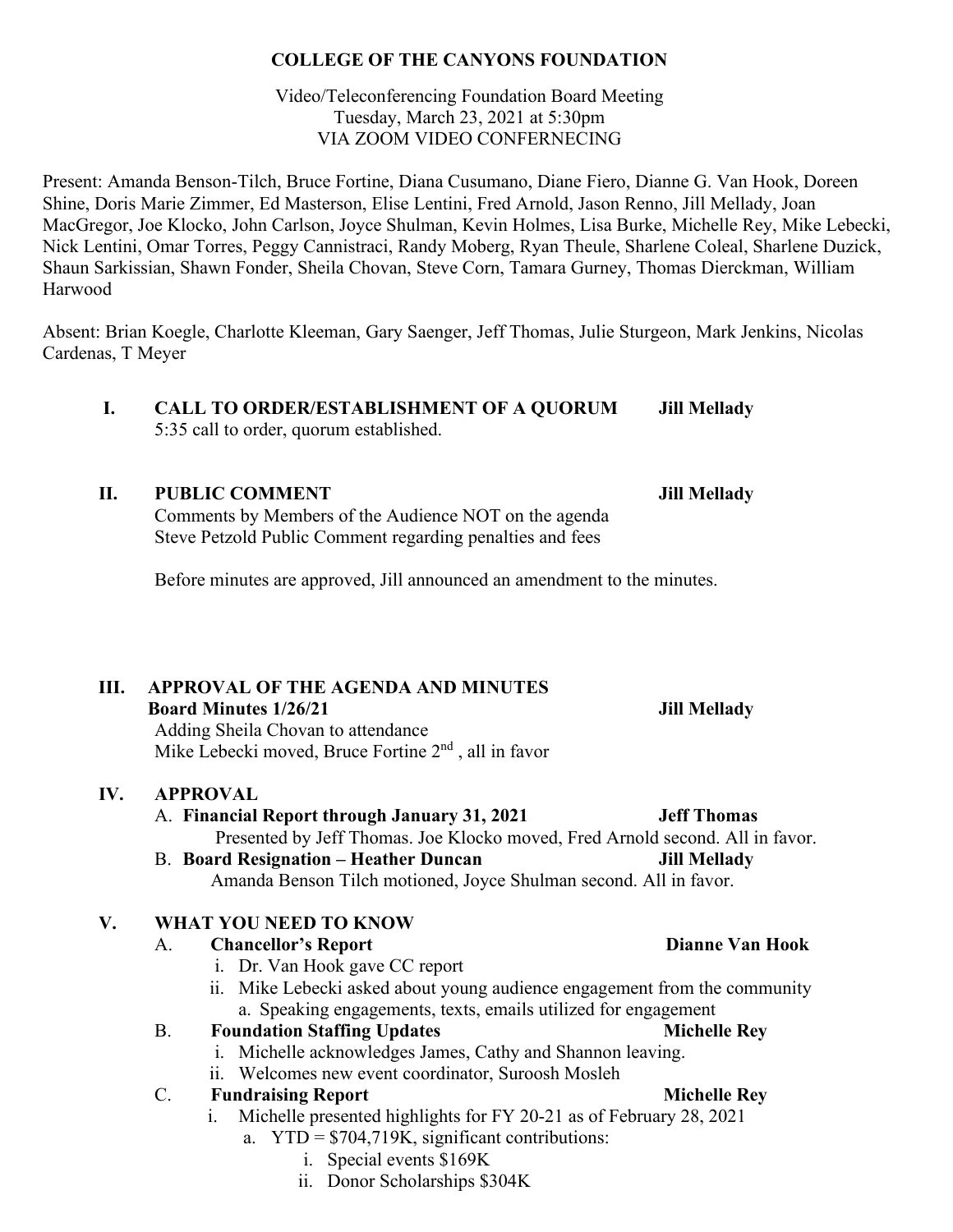BOD to apply for mentorship and ask friends to apply. 120 students registered as mentees!

board member engagement; looking as strengths and areas for improvement; improving onboarding process for Foundation members (looking for help)

### **VIII. REVIEW OF MATERIALS APPROVED BY EXECUTIVE COMMITTEE SINCE 1/26/21 BOARD MEETING**

- - i. Kevin Anthony
	- ii. Michael McCaffrey
	- iii. Miriam Golbert
- B. **Legal Jill Mellady**
	-

- **VI. STRATEGIC PLAN BREAKOUT SESSION Michelle Rey**
	- A. Objective of breakout sessions is for the committees to brainstorm what they will be doing in the next 3-6 months to support the strategic plan.
		- i. Michelle encourages those that were not placed in a breakout to feel free to join a session.
	- B. Michelle provided an overview of what each committee does to those who did not attend a breakout session

i.Fred and Joan talk about engagement.

## **VII. COMMITTEE REPORTS**

- A. **Strategic Plan Update Fred Arnold** i. Fred provided an overview of how the committees can support Strategic Plan by providing some key areas of focus.
	- a. Fred presented the spreadsheet for the committees to utilize to provide their goals and initiatives in support of the strategic plan.

#### B. **Chancellor's Circle Update Jill Mellady**

- i. Jill gives Chancellors Circle update regarding upcoming event, Adapting to Change. a. Requested reaching out to patrons and committee members to attend.
- C. **Patrons of the Arts Update Doreen Shine**
	- i. Doreen gives POA update and provided an overview of 24<sup>th</sup> Annual Jury Student Art Exhibition and upcoming virtual events

#### D. **Silver Spur Update Amanda Benson-Tilch and Ed Masterson**

i. Ed gives Silver Spur Update and breakout session report out of how the committee wants to keep young people and the community apprised of all the great things our "world class" college has to offer.

#### E. **Alumni Sharlene Duzick**

i. Sharlene gives update on mentorship program and alumni webinars and encourages

#### F. **Golf Joe Klocko on behalf of T. Meyer**

i. Joe talked about August 30'21 Tournament and available sponsorship slots.

#### G. **Board Development Amanda Benson-Tilch and Charlotte Kleeman**

# i. Amanda provided a few ideas for board member development, such as: focusing on

## A. **PSA Michelle Rey**

i. Lacey Keys Law, signed an agreement with ii. Mark Young Services, engaged as Foundation Attorney

### a. All approved by Executive Committee